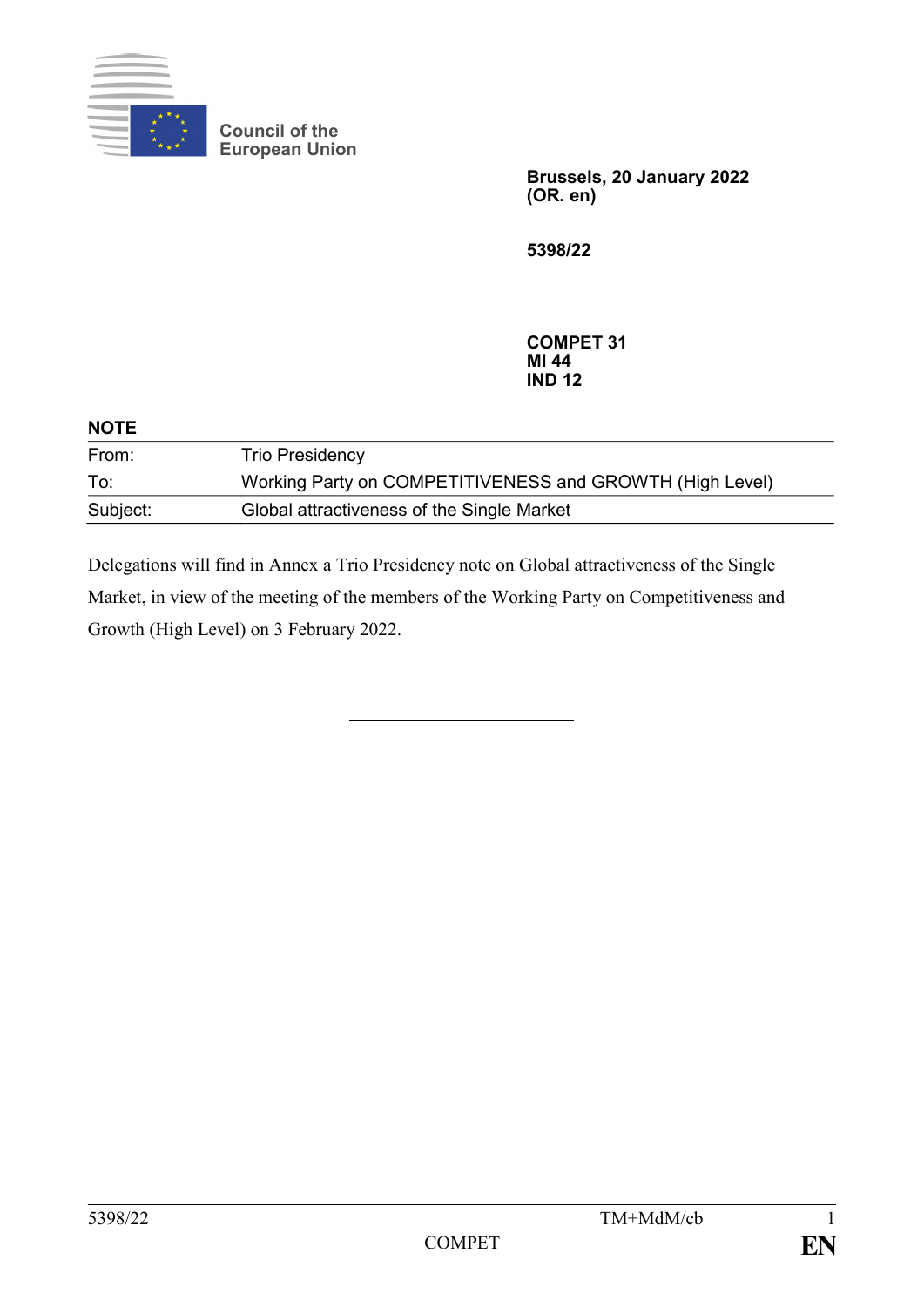## **Global attractiveness of the Single Market**

# *A strong industrial policy supported by an open, fair, and sustainable trade and robust competition policies*

The EU's relationship with third countries is deeply influenced by the attractiveness of its market, as the EU is one of the most open large economies and is the largest Single Market in the world. The EU's openness and engagement on the international scene make it a credible supporter of international cooperation, multilateralism and the rules-based order, which in turn are critical to the green and digital transformations of the economy, the EU's economic interests and towards building a more resilient Europe with a stronger voice in the world.

Openness to trade and investment contributes to the EU's open strategic autonomy, allows the EU to prosper and enhances competitiveness, as well as resilience. The Communication on the Trade Policy Review of February 2021 set the direction for an open, sustainable and assertive trade policy to support the recovery and the green and digital transitions, building on openness as a strategic choice while also being equipped with the tools to combat unfair trading practices.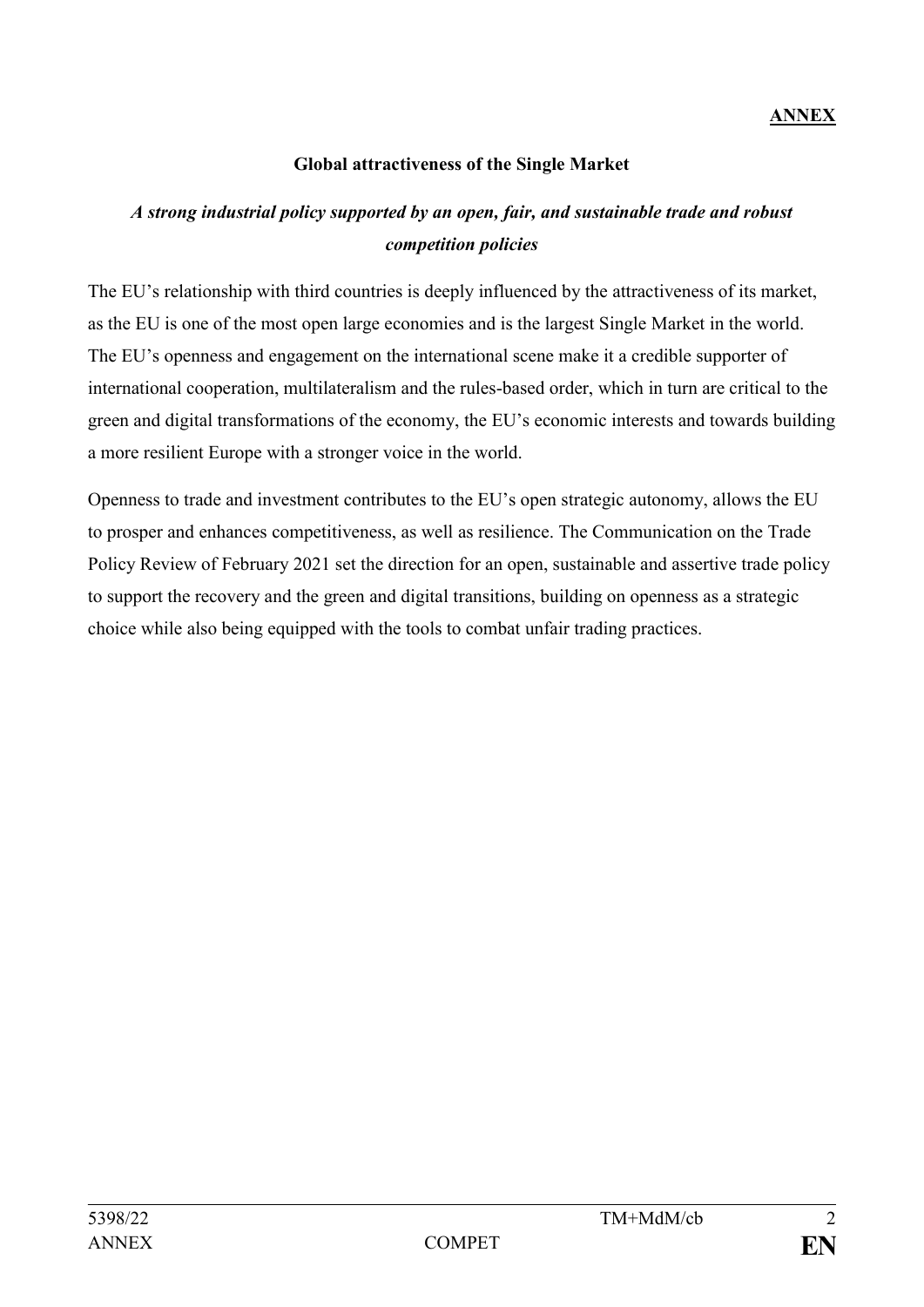The EU needs to pursue an ambitious industrial policy supported by open, fair, and sustainable trade and robust competition policies in order to remain competitive. To this end, the revised industrial strategy stresses the need to ensure a well-functioning Single Market, as well as to identify and reduce current and possible future strategic dependencies of our economy on third countries while safeguarding the open, competitive and trade-reliant EU economy. The Commission has looked at dependencies and found that only 34 products representing 0.6 percent of extra EUimports are characterised as particularly vulnerable given their indicated low potential for diversification or substitution. EU exports support 35 million jobs in the EU. The EU economy equally relies on imports, including providing access to critical raw materials and other inputs. The outbreak of COVID-19 caused remarkable shortages in Europe, as well as globally, and dramatically exposed the vulnerability of global supply chains.

In this regard, the EU's policy choice builds on the assumption that increased cooperation is needed to address our challenges in an interconnected global economy, given that open access to foreign markets is an essential precondition to ensure the EU's resilience. At the same time, our engagement with other countries should be strategic and should assertively defend the EU's interests. The recent updated European industrial strategy highlights the importance of diversified international supply chains and of monitoring and anticipating strategic dependencies, which are key elements to strengthen the resilience and competitiveness of the Single Market, underpinned by trade agreements and other international partnerships, industrial alliances and other European joint initiatives.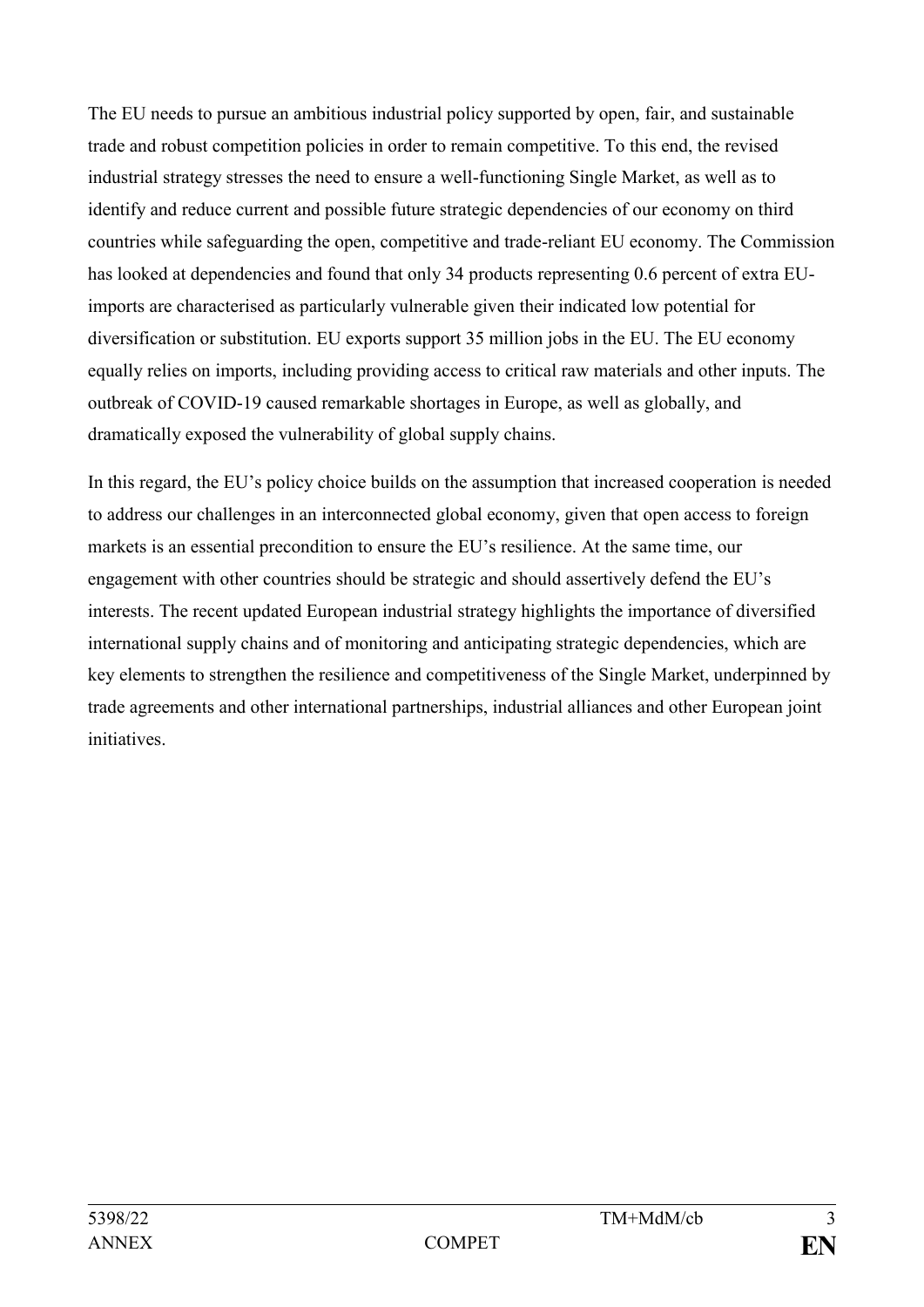#### *Exporting the EU regulatory model*

Influencing the development of regulations and standards of global significance allows the EU to project its strategic interests and values, creates an important competitive advantage for European companies and fosters efficient global value chains. The EU is pursuing this through its trade agreements and regulatory dialogues with international partners. These efforts are further supported by the so-called Brussels effect, which can be described as the EU's ability to influence global regulatory developments through regulations and standards that are adopted worldwide and shape commerce and the business environment globally. For many years, thanks also to the size of its market, the EU has been a model on this front and has spread its regulations and standards in many areas through proactively participating in international fora and thanks to the European and national standard setting bodies. It is remarkable that many multinational companies use European regulations and standards to access most global markets, making the EU a *de facto* global regulator in areas like data protection, consumer or environmental protection.

In areas where the EU has a strong global regulatory impact, European companies and enterprises enjoy a competitive advantage, as they are not required to adapt to foreign regulations and standards when exporting their products abroad and thus face fewer technical barriers to trade. This advantage is especially evident in Enlargement countries and to a certain extent in Neighbouring countries, which cooperate closely with the EU on regulations and standards. The gradual adaptation of these countries' legislations and standardisation system to EU requirements allows these economies to integrate with the Single Market, giving European producers a competitive edge over foreign companies in these markets.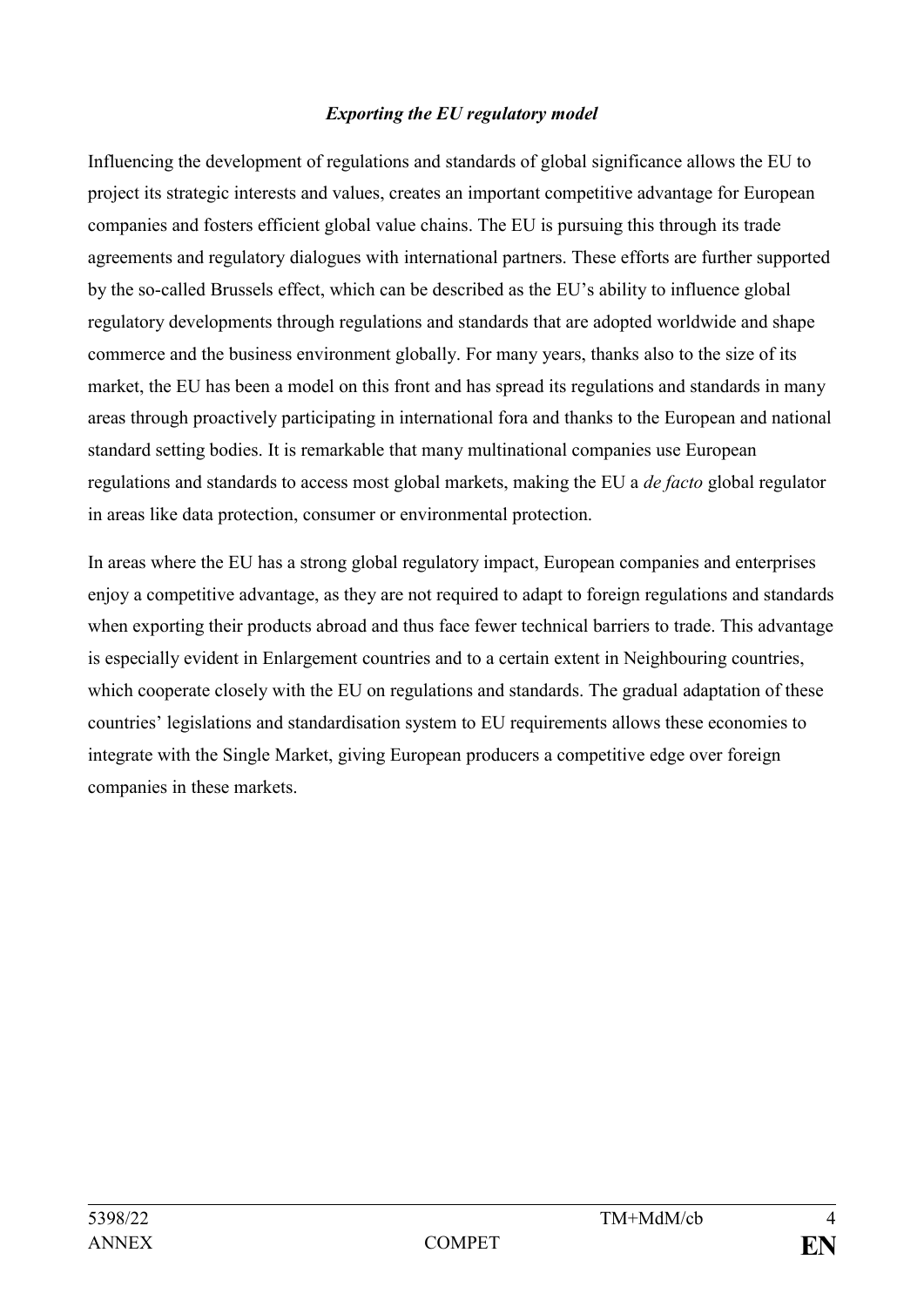However, the EU's relative weight in this field has been decreasing in recent years, due to unprecedented and fast technological developments as well as the emergence of new regulatory and standardising powers outside of Europe. This is why the regulatory impact of the EU should be strengthened, as it will ultimately strengthen the Single Market. To maintain the EU's ability to shape global regulations, the EU should systematically identify opportunities for international regulatory cooperation at an early stage in developing its own regulatory solutions. Internal policies should include enabling mechanisms for promoting regulatory compatibility, including where appropriate recognition of equivalency, mutual recognition or cooperation in the development of international standards. As indicated in the latest Trade Policy Review, the Commission is enhancing regulatory dialogues with like-minded partners, e.g. through the Trade and Technology Council with the US, and through its FTAs, which can help to strengthen the EU's regulatory impact. The Commission will also present a new standardisation strategy, which will set out approaches for bolstering the EU's influence in international standard setting.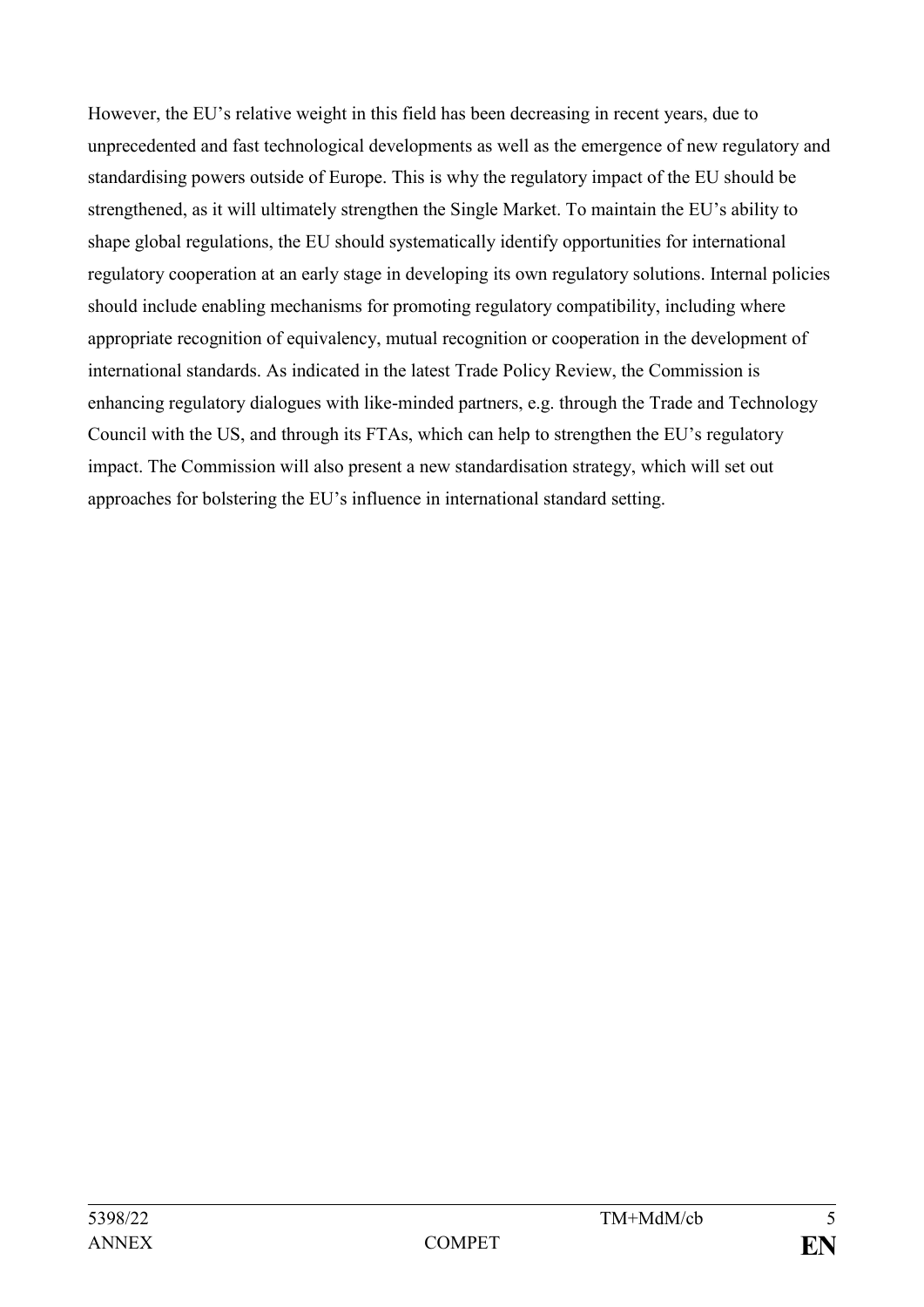#### *Addressing unfair competition*

For the Single Market to thrive, it is of utmost importance that the EU ensures a level playing field in international trade, by addressing unfair competition. The EU economy is well integrated in the global economy. The Trade Policy Review stresses the need for a level playing field, with an increased focus on implementation and enforcement to ensure that the rights and obligations contained in international commitments are always respected by its counterparts, protecting its companies from unfair practices through assertiveness and rules-based cooperation.

The EU international procurement instrument (IPI) will be one of the tools aimed at levelling the playing field in international trade. It aims at improving the conditions for European companies that compete for public contracts in third countries, as well as strengthening the EU's position during negotiations for access to foreign public procurement markets. The IPI is extremely important, given that public procurement accounts for roughly 15% of the EU GDP, and many third countries use procurement as a tool to boost domestic production and employment, even when this leads to imperfect competition. The EU has been very active in promoting the mutual opening of public procurement markets in a multilateral context (the Agreement on Government Procurement under the WTO) as well as in bilateral negotiations (public procurement chapters in FTAs), but the IPI will improve the leverage of the EU in such negotiations in an increasingly challenging trading environment.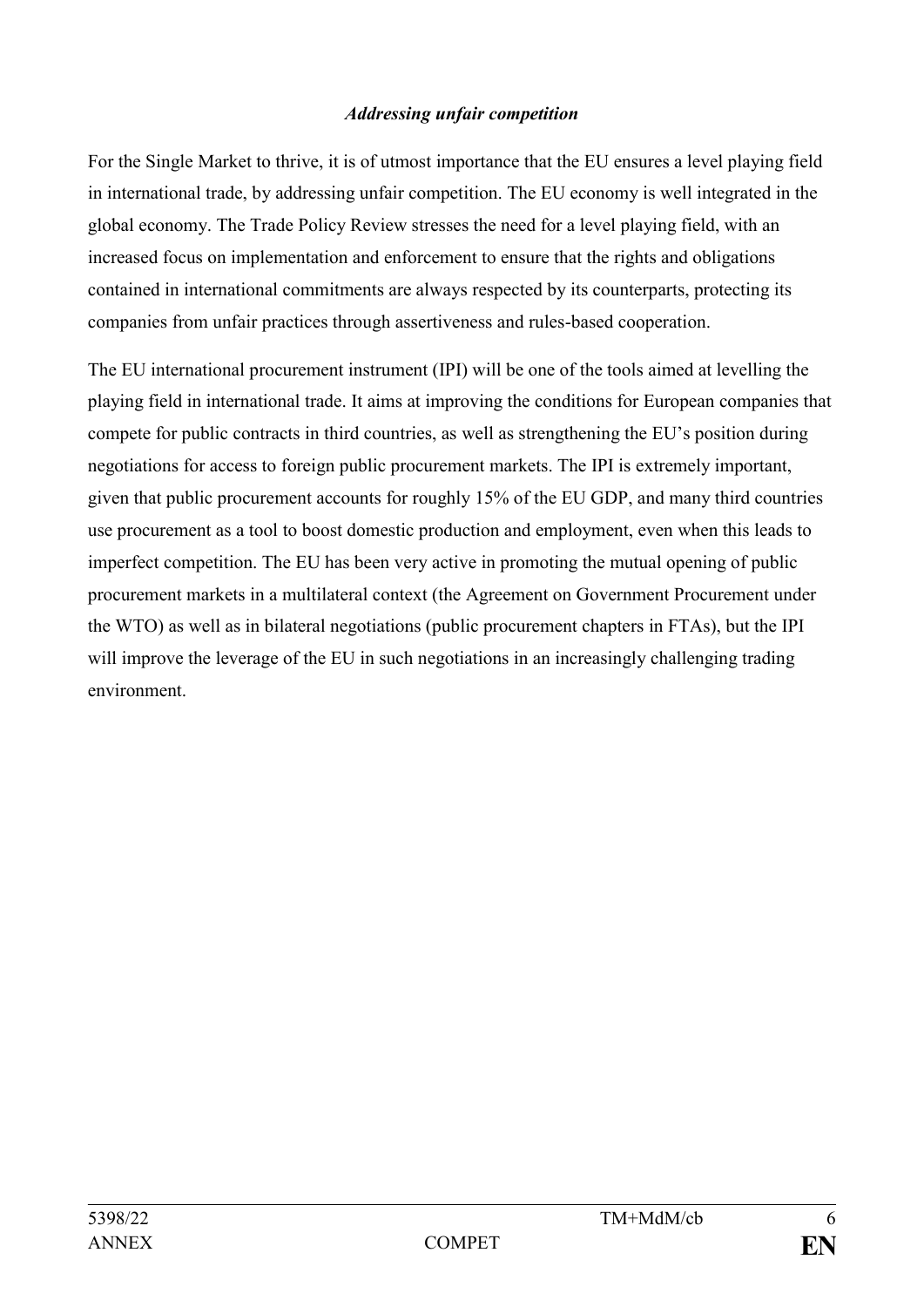#### *Proposal for a regulation to address distortions caused by foreign subsidies*

The Proposal for a regulation to address distortions caused by foreign subsidies (FSR) addresses potential distortive effects of foreign subsidies in the Single Market, aiming at closing this regulatory gap. The proposal lays down powers for the Commission to investigate financial contributions granted by public authorities of a non-EU country which benefit companies engaging in an economic activity in the EU and redress their distortive effects on the Single Market.

As the largest destination for foreign direct investment, the EU welcomes foreign investment, but we need to ensure that actors play by the same rules. Our aim is to ensure fair competition and a level playing field. Foreign subsidies can distort the Single Market and undermine the level playing field in the Single Market. Two key principles lie at the heart of the FSR, to ensure that it will not create barriers to trade:

# **Adherence to international obligations**

The proposal is in line with the EU's international obligations and commitments. The Commission remains committed to developing the multilateral framework to ensure a level playing field for our companies. The EU will continue its efforts to address the issue of distortive subsidies through improved international rules. The FSR proposal complements these efforts, by closing a gap in our competition, public procurement and trade tools.